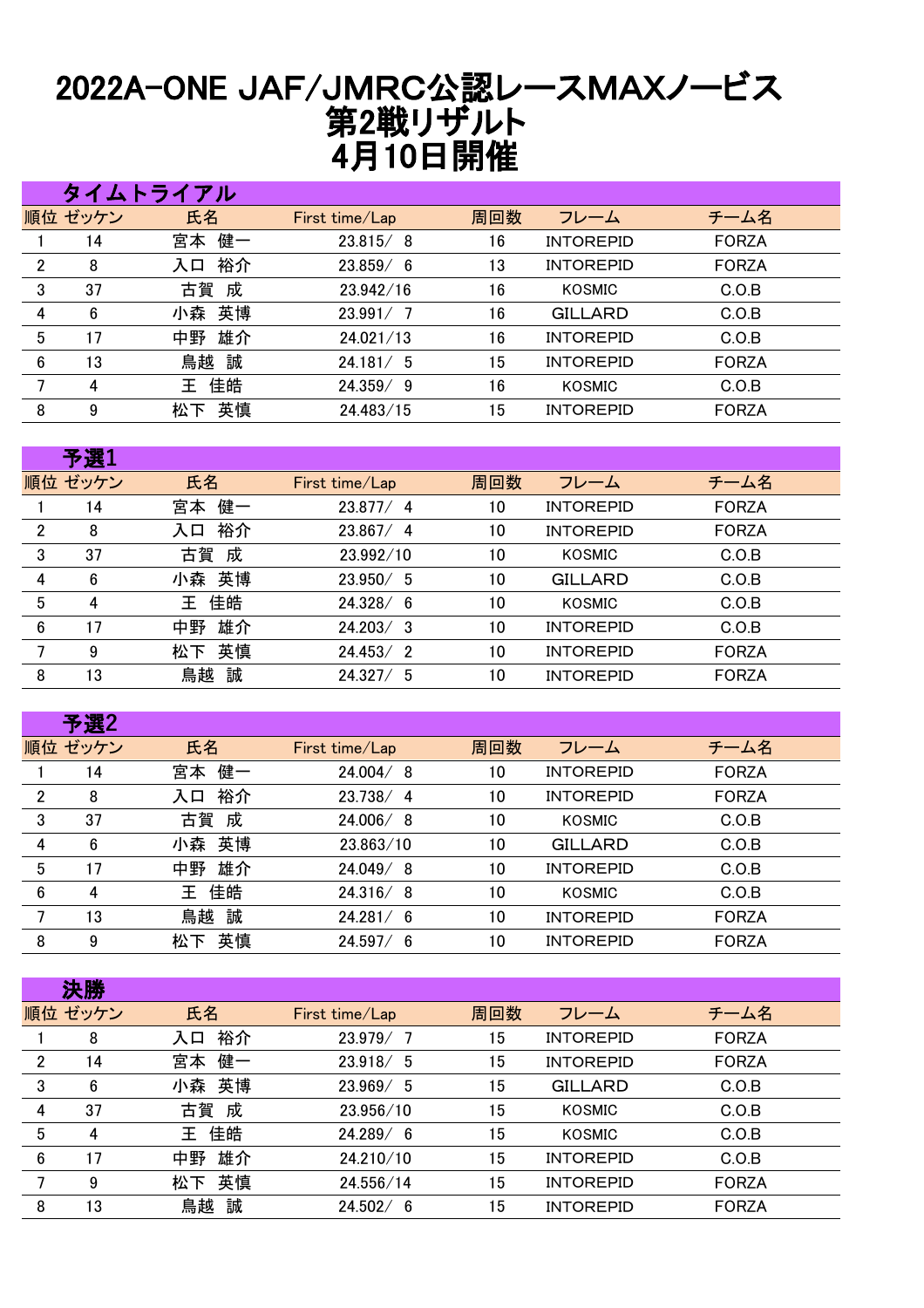## 2022A-ONEシリーズ JAF/JMRC公認レース ミニMAXリザルト 第2戦 4月10日開催

|         | タイムトライアル |                |     |                |                  |
|---------|----------|----------------|-----|----------------|------------------|
| 順位 ゼッケン | 氏名       | First time/Lap | 周回数 | フレーム           | チーム名             |
| 58      | 河内 シュウト  | 22.734/13      | 17  | TonyKart       | AAA motor sports |
| 16      | 権田 ハルノブ  | 22.772/13      | 17  | <b>KOSMIC</b>  | AAA motor sports |
| 12      | 松本 ソウスケ  | 23.076/6       | 6   | Croc promotion | AAA motor sports |
| 37      | 山口 ショウジ  | 23.231/13      | 16  | <b>EXPIRT</b>  | AAA motor sports |

|   | 予選1     |         |                |     |                |                  |
|---|---------|---------|----------------|-----|----------------|------------------|
|   | 順位 ゼッケン | 氏名      | First time/Lap | 周回数 | フレーム           | チーム名             |
|   | 58      | 河内 シュウト | 22.996/9       | 12  | TonyKart       | AAA motor sports |
| 2 | 16      | 権田 ハルノブ | .22.959/11     | 12  | <b>KOSMIC</b>  | AAA motor sports |
| 3 | 12      | 松本 ソウスケ | 23.054/7       | 12  | Croc promotion | AAA motor sports |
| 4 | 37      | 山口 ショウジ | 23.433/6       | 12  | <b>EXPIRT</b>  | AAA motor sports |

|   | 予選2     |         |                |     |                |                  |
|---|---------|---------|----------------|-----|----------------|------------------|
|   | 順位 ゼッケン | 氏名      | First time/Lap | 周回数 | フレーム           | チーム名             |
|   | 58      | 河内 シュウト | 22.998/7       | 12  | TonyKart       | AAA motor sports |
| 2 | 16      | 権田 ハルノブ | 23.017/11      | 12  | <b>KOSMIC</b>  | AAA motor sports |
| 3 | 12      | 松本 ソウスケ | 23.207 / 5     | 12  | Croc promotion | AAA motor sports |
|   | 37      | 山口 ショウジ | 23.693/10      | 12  | <b>EXPIRT</b>  | AAA motor sports |

|                | 決勝      |         |                |     |                |                  |
|----------------|---------|---------|----------------|-----|----------------|------------------|
|                | 順位 ゼッケン | 氏名      | First time/Lap | 周回数 | フレーム           | チーム名             |
|                | 58      | 河内 シュウト | 23.100 / 5     | 18  | TonyKart       | AAA motor sports |
| $\mathfrak{p}$ | 16      | 権田 ハルノブ | 23.149/8       | 18  | KOSMIC         | AAA motor sports |
| 3              | 37      | 山口 ショウジ | 23.636/11      | 18  | <b>EXPIRT</b>  | AAA motor sports |
|                | 12      | 松本 ソウスケ | DNF            |     | Croc promotion | AAA motor sports |